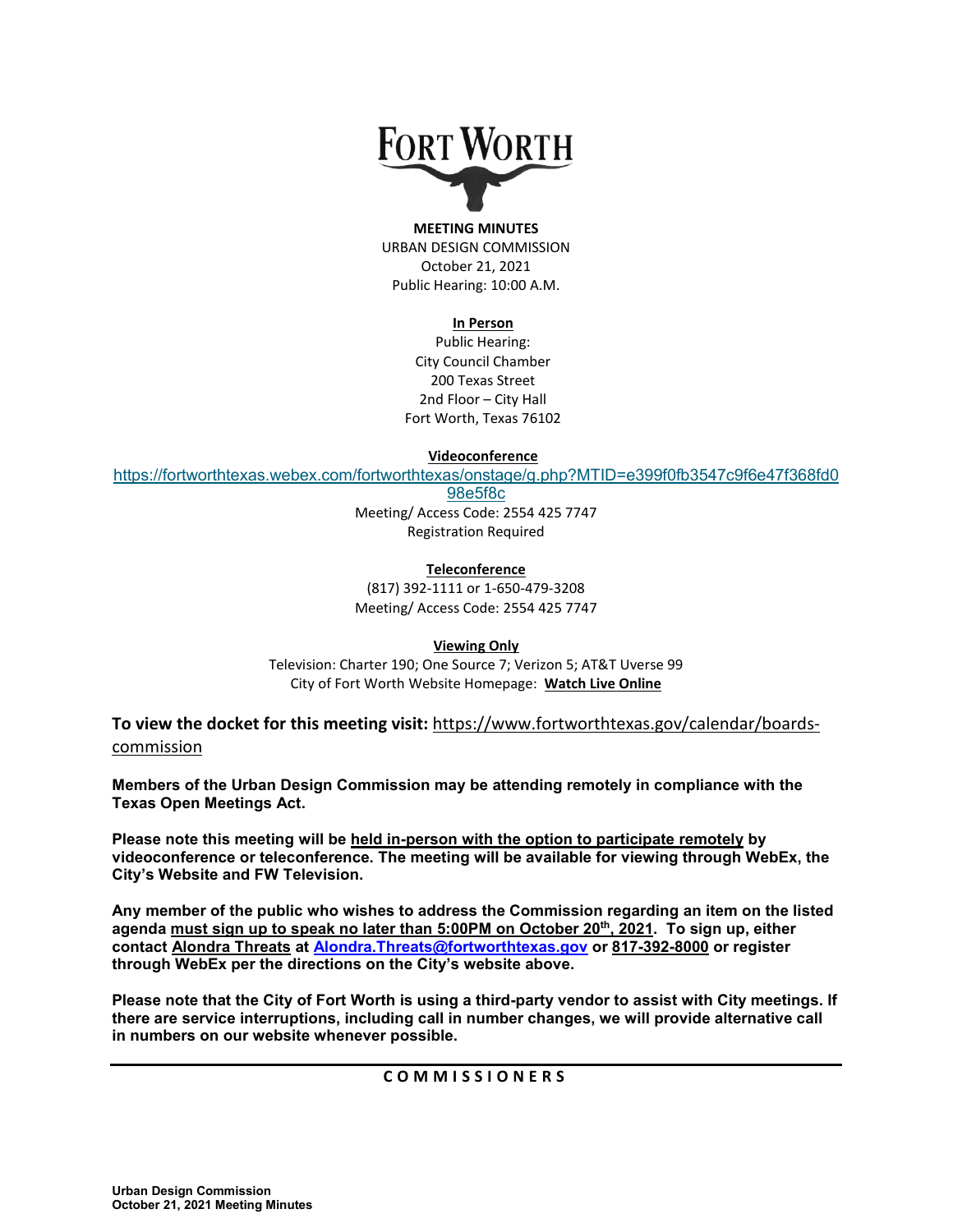| $\boxtimes$ |                | Gannon Gries - Mayor Appointee | Stephen McCune  | - District 6 |
|-------------|----------------|--------------------------------|-----------------|--------------|
| $\boxtimes$ | Jose Diaz      | - District 2                   | Aaron Thesman   | - District 7 |
| $\boxtimes$ | Jesse Stamper  | - District 3                   | Vacant          | - District 8 |
| $\boxtimes$ | Mike Ratterree | - District 4                   | Douglas Cooper  | - District 9 |
| $\boxtimes$ | James Hook     | - District 5                   | Marta Ronzanich | - Alternate  |
|             |                |                                | Jie Melchiors   | - Alternate  |

## **I. PUBLIC HEARING**

**A. CALL TO ORDER:** Statement of Open Meetings Act

## **B. ANNOUNCEMENTS**

#### **C. APPROVAL OF SEPTEMBER 16, 2021 MEETING MINUTES**

|                         | Motion by   J. Stamper |
|-------------------------|------------------------|
| Motion to   Approve     |                        |
| Seconded by   S. McCune |                        |
| Vote                    | $7-0$                  |

#### **D. Continued Cases**

**1. UDC-21-027 – Bryan Flats Council District: 9 Address**: 451 & 455 Bryan Avenue **Owner/Agent**: Placemaker Property/Amy Stenzler, Bennett Benner Partners **Request**:

1. The applicant requests approval of a recommendation to the Board of Adjustment for the following items:

- **i.** A recommendation to the Board of Adjustment for Construction within the 3' minimum rear setback;
- **ii.** A recommendation to the Board of Adjustment for building height (roof terraces, elevator lobby, stair access, etc.); and
- 2. Approval of a Certificate of Appropriateness for a waiver from the Near Southside Development Standards and Guidelines for the requirement to provide pedestrian entrances to ground floor units.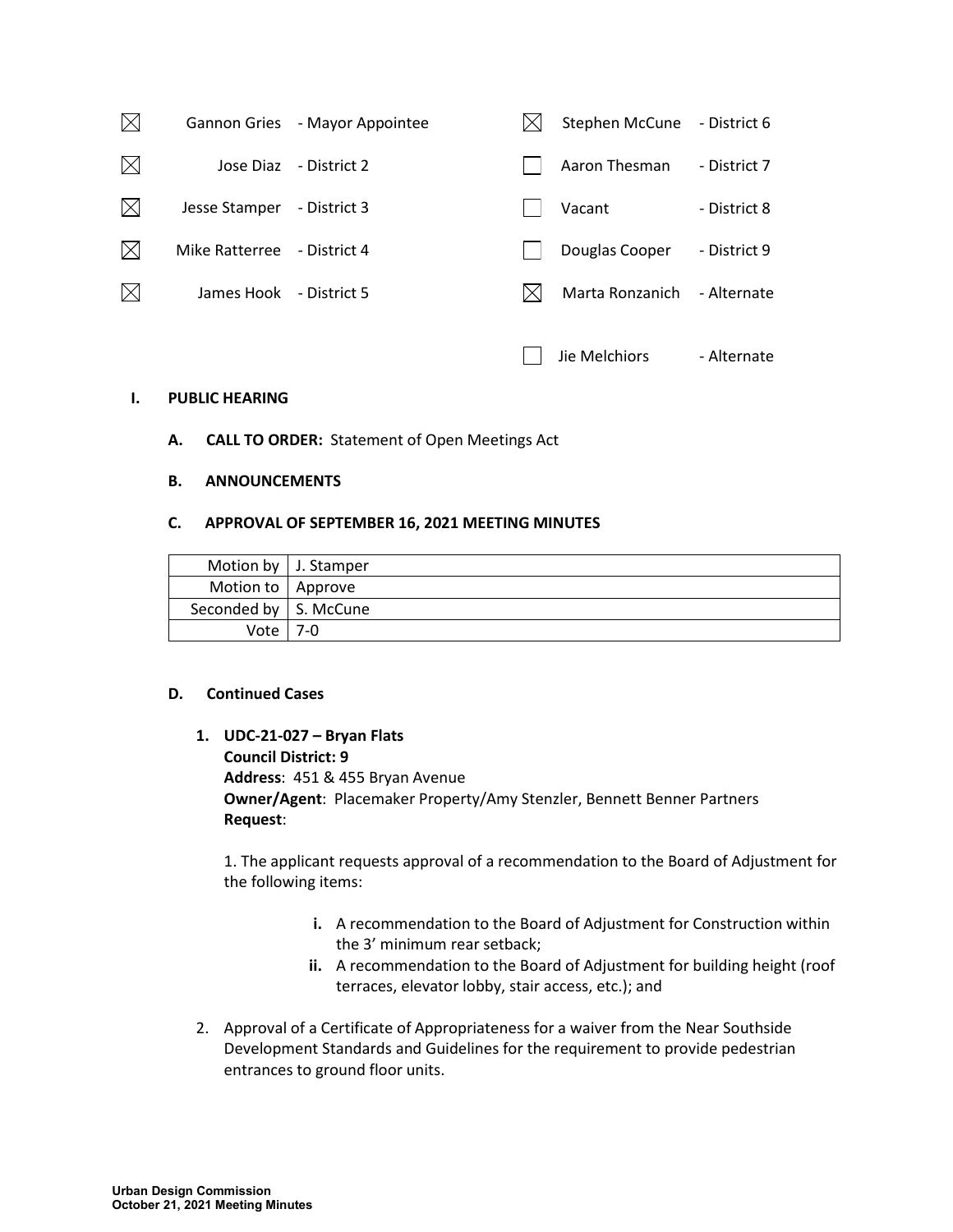|                             | Motion by   S. McCune |
|-----------------------------|-----------------------|
| Motion to   Approve         |                       |
| Seconded by $\vert$ J. Díaz |                       |
| Vote l                      | - 7-0                 |

## **E. NEW CASES**

## 1. **UDC-21-033 Cowtown Cycle Party**

## **Council Districts: 9**

**Applicant/Agent:** Vicki Peden; Cowtown Cycle Party

**Request:** The applicant requests a Certificate of Appropriateness for waivers from the Near Southside Development Standards and Guidelines for the following items:

- a. Front-facing garage;
- b. Waiver from roadside elements and pedestrian streetlight requirements;
- c. Sloped single-story roof; and
- d. Ground-floor transparency requirements for non-residential uses.

|                       | Motion by   J. Stamper |
|-----------------------|------------------------|
| Motion to   Approve   |                        |
| Seconded by   J. Hook |                        |
| Vote                  | 7-0                    |

## 2. **UDC-21-031 Evans & Rosedale Urban Village Council Districts: 8**

**Applicant/Agent:** City of Fort Worth

**Request:** The applicant requests approval of a recommendation to the Zoning Commission and City Council of the proposed zoning change from "PD/E-Neighborhood Commercial, "PD/MU-1 Low Intensity Mixed-Use", "PD/MU-1/HC Low Intensity Mixed Use/Historic Overlay", and "PD/E Neighborhood Commercial" to "NS-T4R Near Southside- T4 Restricted" and "NS-T4R/HC Near Southside T4 Restricted/Historic Overlay".

|                         | Motion by   J. Stamper |
|-------------------------|------------------------|
| Motion to   Approve     |                        |
| Seconded by   S. McCune |                        |
| Vote                    | 7-0                    |

# 3. **UDC-21-032 Text Amendments to Near Southside Design Standards and Guidelines Council Districts: 8, 9**

**Applicant/Agent:** City of Fort Worth Development Services Department **Request:** Recommendation to the City Council on the proposed text amendments to the Near Southside Design Standards and Guidelines.

|                       | Motion by $\vert$ J. Stamper |
|-----------------------|------------------------------|
| Motion to   Approve   |                              |
| Seconded by   J. Díaz |                              |